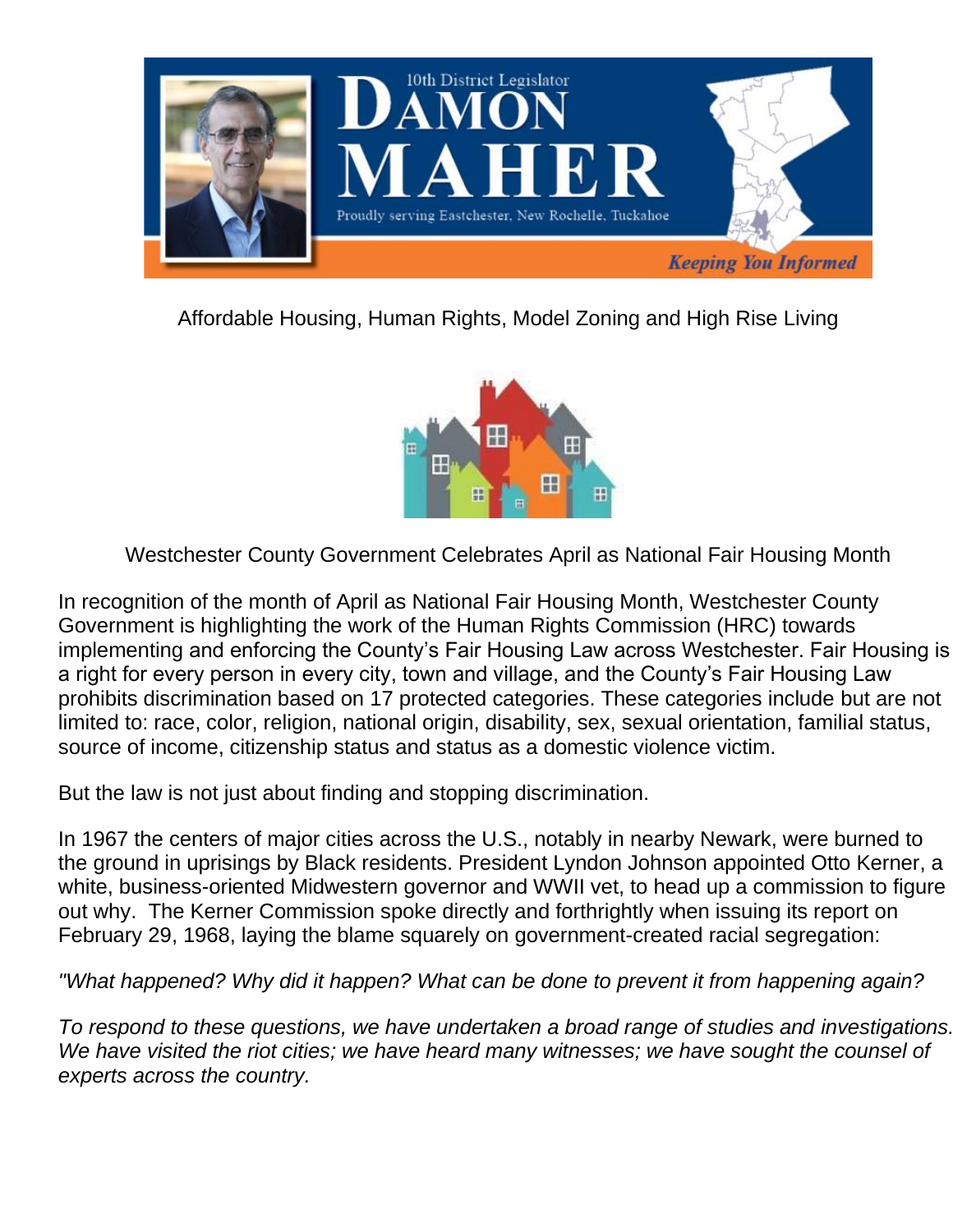*This is our basic conclusion: Our nation is moving toward two societies, one black, one white separate and unequal."*

The most immediate result of the report, and of the additional destruction after the death of Dr. King, was passage of the long-languishing Fair Housing Act, on April 11, 1968. The new law imposed upon the federal government the legal and moral duty to undo a disgraceful past by affirmatively furthering fair housing and to impose on other levels of government receiving federal funds to do so as well and break the back of the old order of housing segregation.

## Model Ordinance Provisions



Westchester County has developed [Model Ordinance Provisions](https://homes.westchestergov.com/images/stories/settlementpdfs/AppendixD-1-i.pdf) for local governments to adopt as a way to encourage new fair and affordable housing. A key requirement of the Housing [Settlement,](https://homes.westchestergov.com/resources/housing-settlement) the Model Ordinance Provisions were developed with input from local officials as a tool for Westchester municipalities to facilitate the land-use approvals and construction of fair and affordable housing.

As part of the Housing Settlement, the County has a written Discretionary Funding Policy, which requires cities, towns and villages seeking money controlled by the County, or otherwise subject to the County's discretion for allocation, to be in substantial compliance with the major substantive provisions of the Model Zoning Ordinance. In recent on-the-record committee meetings with our Planning Commissioner, I have personally confirmed that holding the municipalities accountable for AFFH is still our County policy, and I personally pledge that I will fight to keep that the truth in implementation and not just as a matter of nice-sounding liberal rhetoric. IT'S THE LAW!

The Model Ordinance Provisions suggest that all future housing developments include no less than 10 percent of the units as fair and affordable units. Other elements include limiting the sales and rent prices and the income of the households eligible to apply for those units for a minimum 50-year period and encouraging more extensive marketing of the available housing opportunities.

And, here are a few new affordable housing opportunities rising up to reveal an impressive new skyline in New Rochelle..